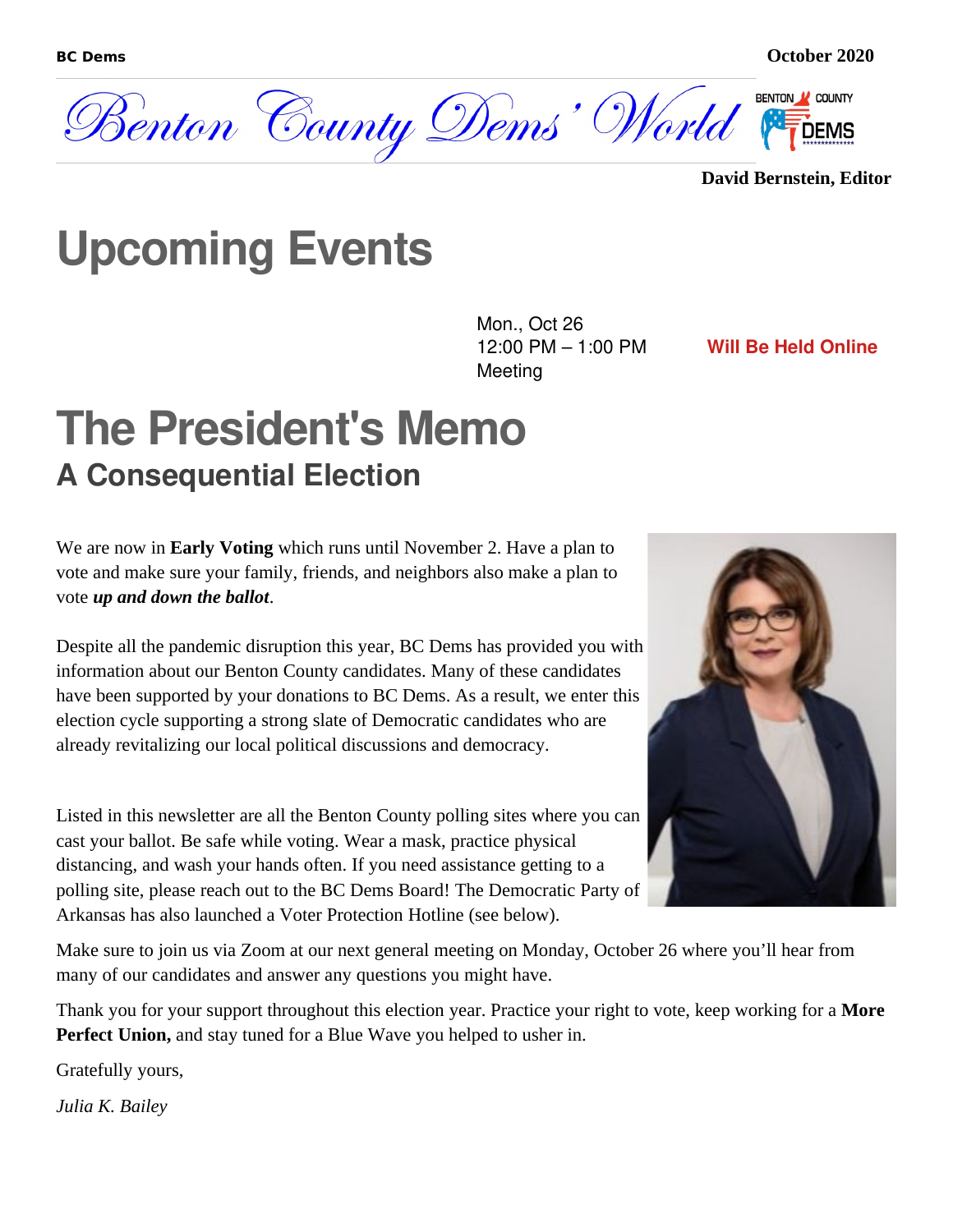## **Early Voting List of Early Vote Locations and Times**

Click on the address for directions to the location.

| <b>Benton County Admin</b><br><b>Quorum Court Room</b>           | 215 E. Central, Suite 324,<br><b>Bentonville</b> | October 19-23 8:00am-6:00pm<br>October 24 10:00am-4:00pm<br>October 26-30 8:00am-6:00pm<br>October 31 10:00am-4:00pm<br>November 2 8:00am-5:00pm |
|------------------------------------------------------------------|--------------------------------------------------|--------------------------------------------------------------------------------------------------------------------------------------------------|
| County Clerk's Office - Siloam 707 S. Lincoln, Siloam<br>Springs | <b>Springs</b>                                   | October 19-23 8:00am-6:00pm<br>October 24 10:00am-4:00pm<br>October 26-30 8:00am-6:00pm<br>October 31 10:00am-4:00pm<br>November 2 8:00am-5:00pm |
| First Landmark Baptist Church                                    | 206 SE 28th St,<br><b>Bentonville</b>            | October 19-23 8:00am-6:00pm<br>October 26-30 8:00am-6:00pm<br>November 2 8:00am-5:00pm                                                           |
| <b>Grace Lutheran Church</b>                                     | 415 N 6th Pl.<br>Lowell, AR 72745                | October 19-23 8:00am-6:00pm<br>October 26-30 8:00am-6:00pm                                                                                       |
| <b>Reach Church</b>                                              | 900 W. Centerton Blvd,<br>Centerton              | October 19-23 8:00am-6:00pm<br>October 26-30 8:00am-6:00pm<br>November 2 8:00am-5:00pm                                                           |
| <b>NEBCO Community Building,</b>                                 | 17823 Marshall St.<br>Garfield                   | October 19-23 9:00am-6:00pm<br>October 26-30 9:00am-6:00pm                                                                                       |
| <b>Gravette Civic Center</b>                                     | 401 Charlotte St SE,<br>Gravette                 | October 19-23 9:00am-6:00pm<br>October 26-30 9:00am-6:00pm                                                                                       |
| <b>Siloam Springs</b><br><b>Community Building</b>               | 110 N. Mt. Olive Street<br><b>Siloam Springs</b> | October 19-23 8:00am-5:00pm<br>October 26-30 8:00am-5:00pm<br>November 2 8:00am-5:00pm                                                           |
| <b>Benton County Election</b><br>Commission                      | 2109 W. Walnut,<br><b>Rogers</b>                 | October 19-23 8:00am-6:00pm<br>October 24 10:00am-4:00pm<br>October 26-30 8:00am-6:00pm<br>October 31 10:00am-4:00pm<br>November 2 8:00am-5:00pm |
| New Life Christian Church                                        | 103 Riordan Road,<br><b>Bella Vista</b>          | October 19-23 8:00am-5:00pm October<br>26-30 8:00am-5:00pm                                                                                       |
| St. Bernard's Catholic Church,<br><b>Parish Hall</b>             | 1 St. Bernard Lane, Bella<br><u>Vista</u>        | October 19-23 8:00am-5:00pm October<br>26-30 8:00am-5:00pm                                                                                       |
| Sunnyside Baptist Church                                         | 210 E. Locust St, Rogers                         | October 19-23 9:00am-6:00pm<br>October 26-30 9:00am-6:00pm<br>November 2 9:00am-5:00pm                                                           |

Source: [\(https://vote.bentoncountyar.gov/](https://vote.bentoncountyar.gov/))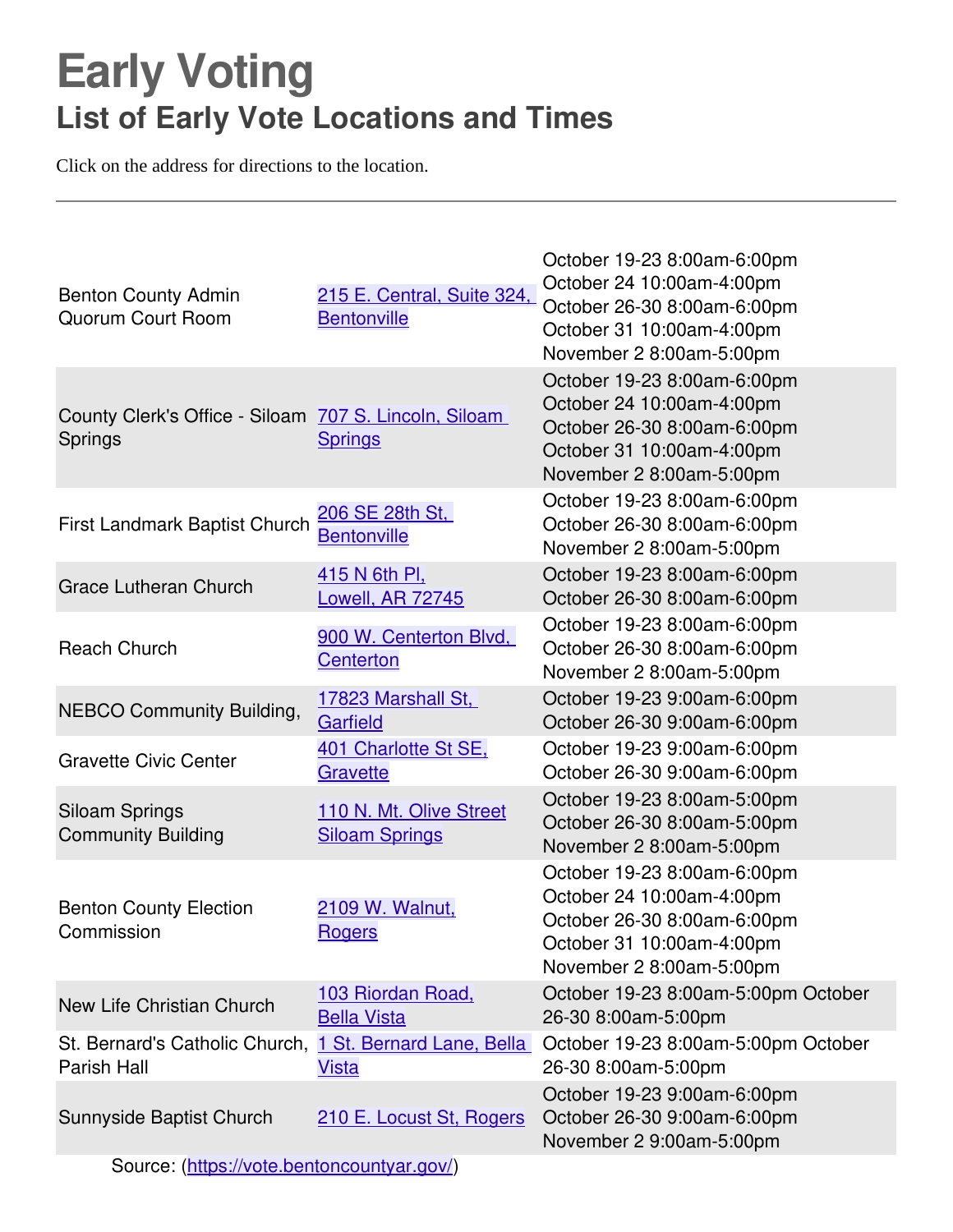### **Virtual General Meetings Hosted on Zoom Until Further Notice.**

Topic: BC Dems General Meeting Time: Oct 26, 2020, 12:00 PM Central Time (US and Canada)

[Join Zoom Meeting](https://score.zoom.us/j/99912958462?pwd=Q2t6MkZELzZGdjdVU1hHWXU5OHprUT09)

Meeting ID: 999 1295 8462 Password: 520380

Join Zoom Meeting by clicking the URL from your device, or dialing into the call number below. (312) 626-6799

## **This Month's Speakers Michael Bennett-Spears, District 87**



I attended a small, underfunded public school and studied hard to then attend Arkansas School for Mathematics, Sciences, and the Arts. I want to go to Little Rock to support our public schools and our teachers so every student has these opportunities without leaving home.

I have heard so many similar experiences from across the state. Arkansas is growing and we need a voice in Little Rock to fight for everyday Arkansans, every day. I am ready to bring our stories to Little Rock and get to work.

We will then have a series of 5-minute videos from:

#### **Candidates for State Representative**



**Nick Jones, District 91** Nick Jones earned a bachelor's degree from Embry-Riddle Aeronautical University, a master's degree from the University of Arkansas, and another master's degree from Park University. His professional experience includes working as a substance abuse counselor. Jones served in the U.S. Air Force from 1999 to 2014.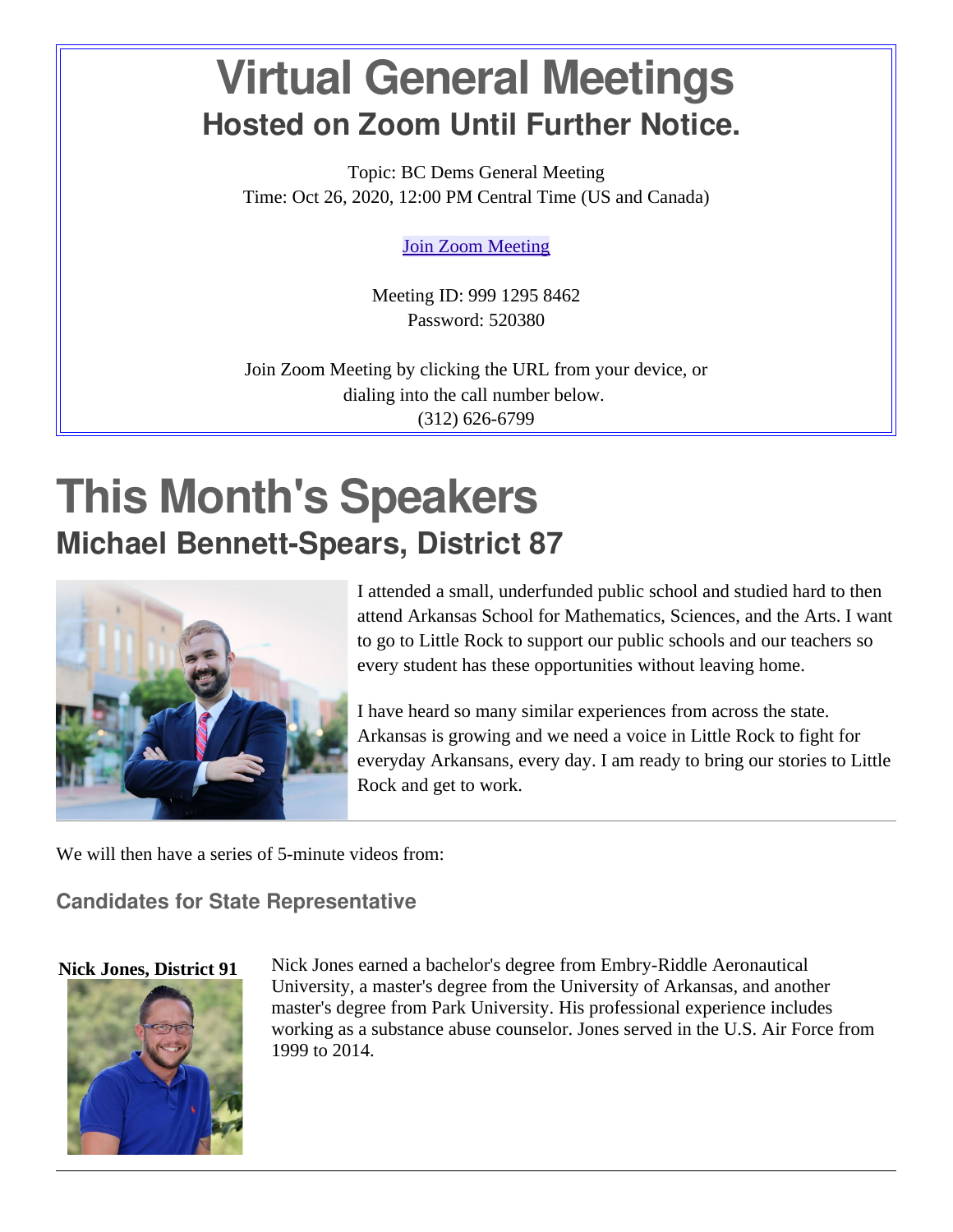#### **Jené Huffman-Gilreath, District 94**



"I'm proud to call District 94 home, where we value family and faith, education and opportunity, and we love our neighbor. Everyone in Rogers deserves a representative who will fight for their best interests in Little Rock, and I know I'm up for the job."

### **Candidates for Justice of the Peace**

#### **Elizabeth Cisneros, JP02**



Elizabeth lives in Rogers with two dogs and her partner. She works at Old Wire Elementary and is running for JP because she wants to make an impact in the community.

**Kelley Boyd. JP10**



Ms. Boyd has devoted many hours of pro-bono legal services to residents and knows firsthand the struggles they face.

Boyd says she is the best candidate because she is a conservative and pragmatic person who will bring a range of experience in technology, law, and advocacy to stimulate innovative approaches to governance.

**Haley Emerick, JP13**



Haley is an educator and community volunteer with experience connecting people with the resources they need. She strives to increase financial accountability and transparency, highlight the needs of the community and the resources available, and engage community members in local politics and its importance for the future success of all stakeholders.

# **Help Us, Help You**

This is no magic purse or government-funded bowl of money. The BC Dems PAC relies almost exclusively on the generosity of its members to fund the work that we do. We provide democratic party candidates in Benton county financial support and opportunities for them to reach their audience through our speaker series. Unfortunately, this year we were not able to support our local candidates to the extent we had hoped.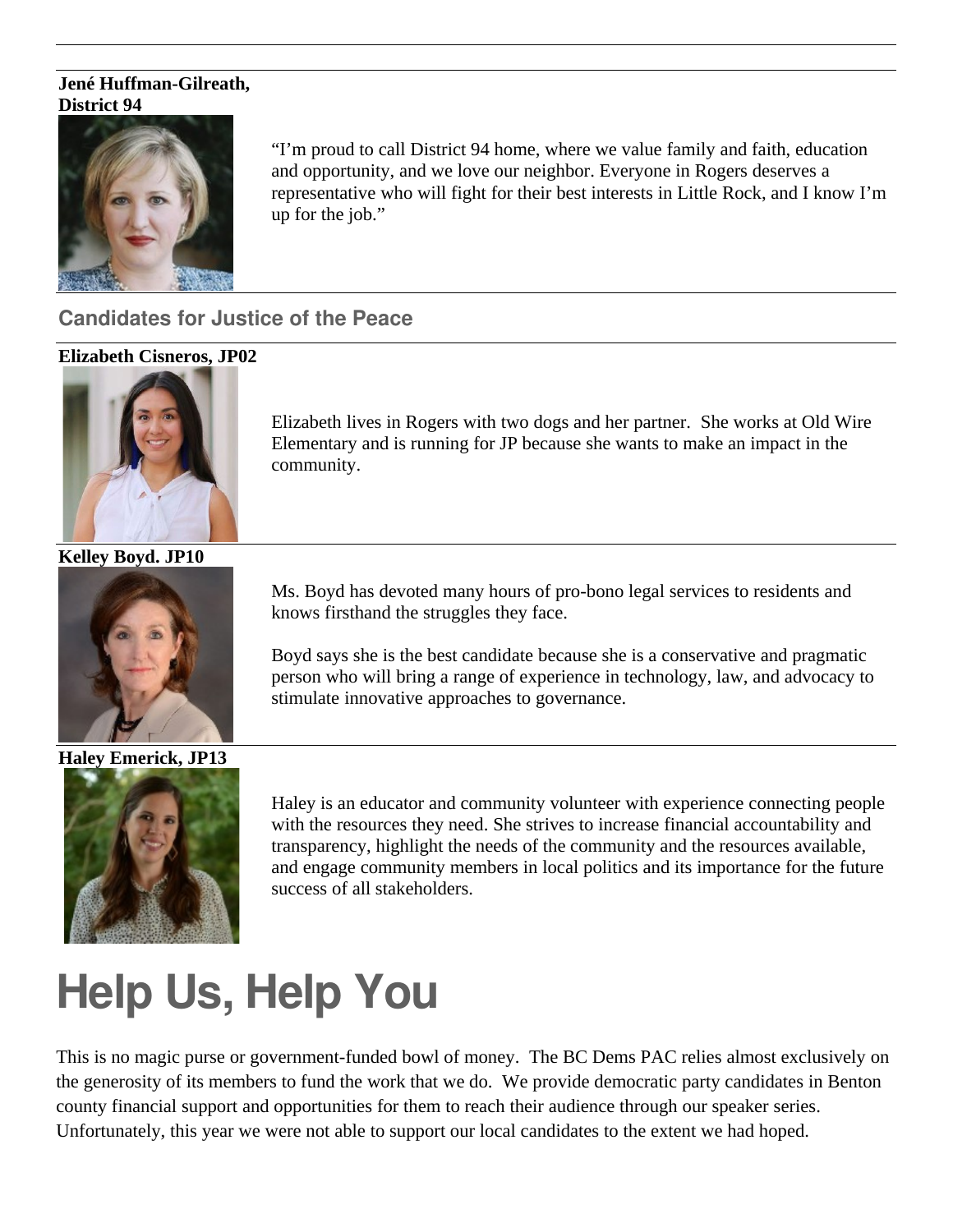We know it is hard to remember when you last paid your membership. If so, it is likely you may be one of more than 65% of members who have not renewed their membership for this year.

If you think you could be in that group, please [follow this link](https://www.bcdems.org/membership.html) and pay your 2020 membership today. We know budgets are tight these days, but if you can afford the \$20 single or \$30 dual membership it will help keep your BC Dems alive and well.

If you have any questions, please contact our membership chair, David Bernstein (214-724-2376) or [davidabernstein@gmail.com](mailto:davidabernstein@gmail.com?subject=BC%20Dems%20Membership) and put BC Dems in the subject line.

## **Official Notice Recommendations of 2021 Nominating Committee**

| PRESIDENT:                      | Julia K. Bailey     |
|---------------------------------|---------------------|
| <b>VICE-PRESIDENT:</b>          | Seeking nominations |
| RECORDING SECRETARY: Deb Ostas. |                     |
| TREASURER:                      | Tim Boyer           |

The Nominating Committee recommends the above candidates for the BC Dems 2021 Executive Committee. As it is expected BC Dems will hold fewer meetings in 2021 due to the on-going pandemic and it being a non-election year, these officers have agreed to extend their time serving into next year. BC Dems is still seeking a member to serve as Vice President. The VP's role and duties include organizing a slate of guest speakers for the year and working with the Executive Committee on planning and decision making. If you are interested in the Vice President role and want to learn more, please contact Richard Bland [rabland@cox.net](mailto:rabland@cox.net)

# **Poll Protection Hotline.**

"The Democratic Party of Arkansas is here to stand with you, to support you, and to provide you with a solution to whatever you encounter. And if it happens, contact us when it happens," **Annie Depper, DPA legal counsel says.** "Don't wait until the next day, or even the next hour, call us at the polling site."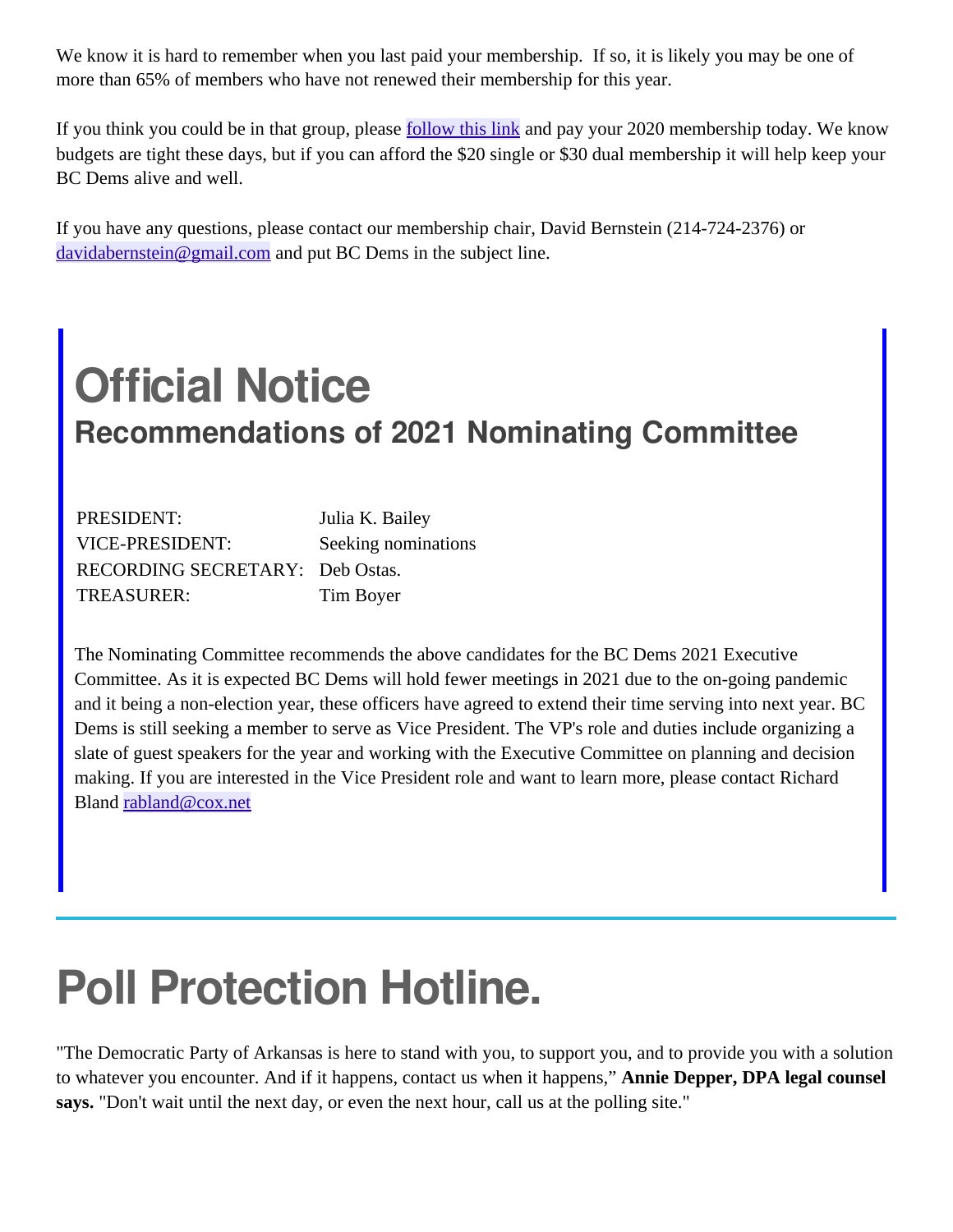

# **Wear Your #\$^%\$& Mask!**

One of Trump's favorite phrases is "America First". And he has done it! He did just what he said.

The United States has surpassed India in the total number of **COVID-19 deaths to become the world leader in pandemic fatalities.**

According to Johns Hopkins Coronavirus Resource Center (CRC), since January 21, our country has reported **8,106,384 cases and 219,286 deaths.** Sometimes, these numbers are so large we cannot appreciate them. And to make matters worse, few of us have met or known anyone who has died from the virus.

Maybe these illustrations will give us a better perspective. The total number of deaths in the US...



...is more than 6 years of all the fatal car accidents in the country.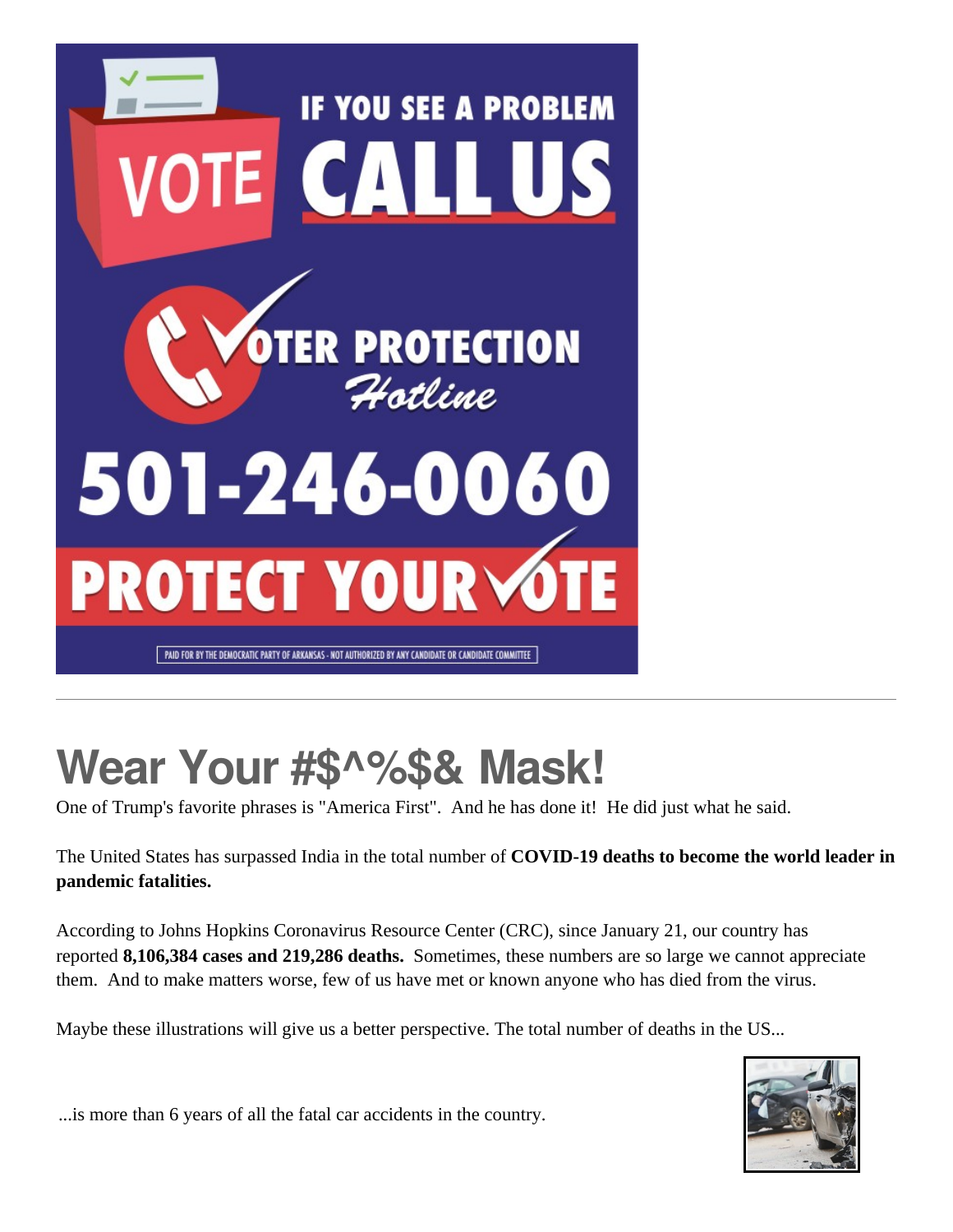...is more than all the deaths from 9/11... times 74

...is 19 times more than the number of Walmart stores worldwide If one death is a mile,

- You would have to fly round-trip to Sydney Australia from Bentonville 12.5 times.
- You would have to travel around the world more than 8 times.
- You would almost reach the Moon (238,900 mi)

...would fill a little more than half the 400,000 graves in Arlington National Cemetery.

If these don't make you stop and think before not wearing a mask, consider this. The life you save may not be your own!

If you have parents or grandparents. know this. Fifty-seven percent (57%) of US deaths from COVID-19 are individuals age 75 or older. People ages 65 and older present 79% of all US deaths.

Please mask up and ask others to do the same!

# **Do you know...**

**...of a member who is sick or in need of our assistance, please forward requests or information to our corresponding secretary at dao.bcdems@gmail.com.**

# **General Meeting Minutes**

**General Meeting Minutes**

**ZOOM Virtual Meeting**

**Monday, September 28, 2020**

**Minutes from this meeting are not available due to a computer malfunction.**







**Benton County Dems**